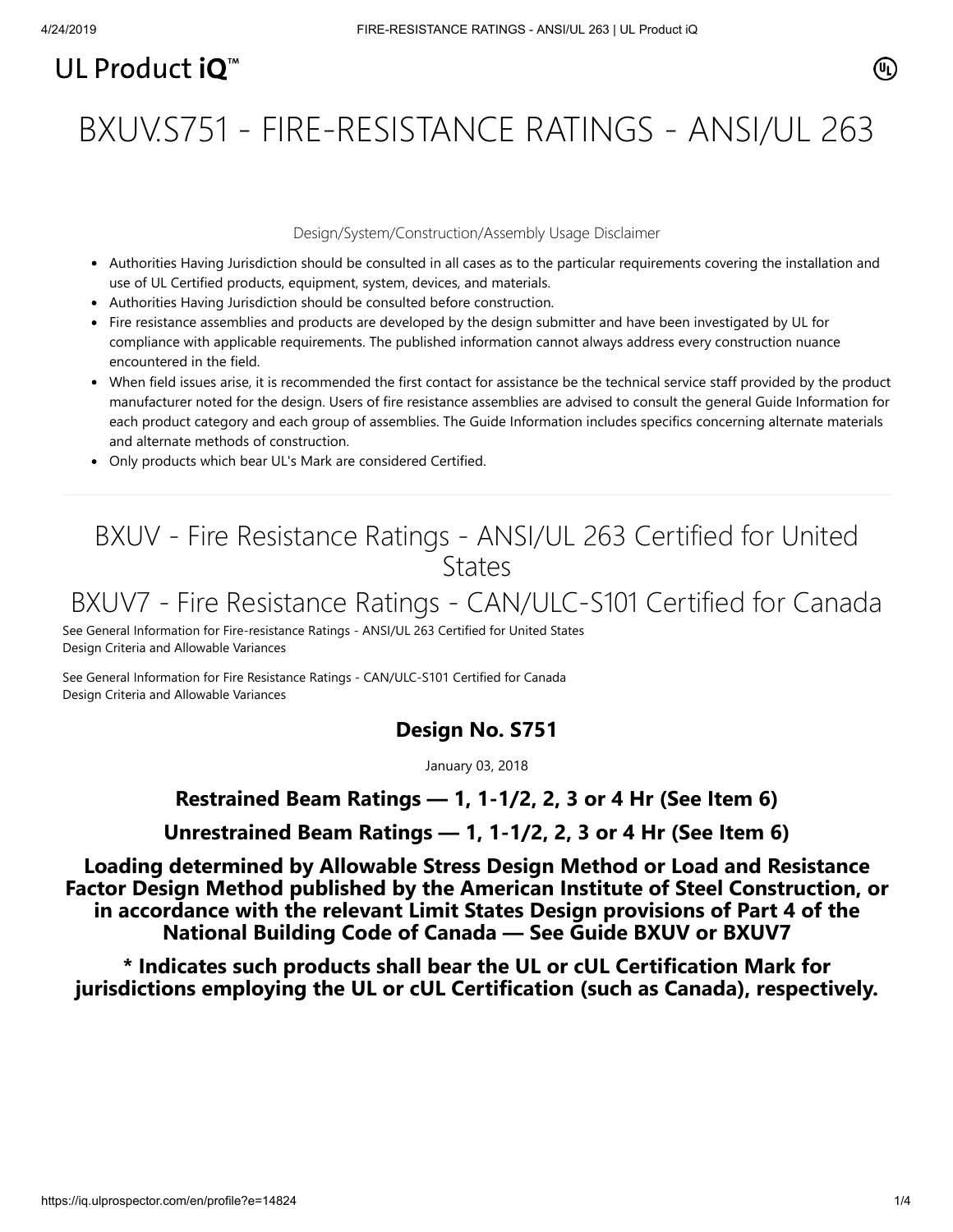4/24/2019 FIRE-RESISTANCE RATINGS - ANSI/UL 263 | UL Product iQ



<sup>1.</sup> **Steel Supports —** W6x16 min size steel beam.

1A. **As an alternate to Item 1 —** Non-composite min 10K1 or min depth and weight shall be 10 in and 4.85 lb/ft respectively. May be uncoated or provided with a shop coat of paint. Designed per S.J.I. specifications for a max design yield stress of 50,000 psi (50 ksi). Top chords shall consist of two angles measuring minimum 1-1/4 by 1-1/4 by 0.129 in. thick. Bottom chords shall consist of two angles measuring minimum 1 by 1 by 0.109 in. thick. The first diagonal web member at each end shall consist of a minimum 0.625 in. dia. round bar. All remaining web members shall consist of minimum 0.50 in. dia. round bars. Bridging per S.J.I specifications when non-composite joists are used.

2. **Roof Covering\* —** Consisting of hot mopped, cold application or single-ply materials, compatible with insulation(s) described herein which provide Class A, B or C coverings. See Roofing Materials and Systems Directory-Roof Covering Materials (TEVT).

3. **Roof Insulation\* —** Consisting of building units, foamed plastic or mineral and fiber boards, applied in one or more layers. When multiple layers are used, end and side joints shall be offset a min of 12 in. in both directions in order to lap all joints. See category for names of companies providing Classified products — Building Units (BZXX), Foamed Plastic (CCVW) or Mineral and Fiber Boards (CERZ). Roof insulation shall be compatible with roof covering materials Class A, B or C system. See Roofing Materials and Systems Directory-Roof Covering Materials (TEVT).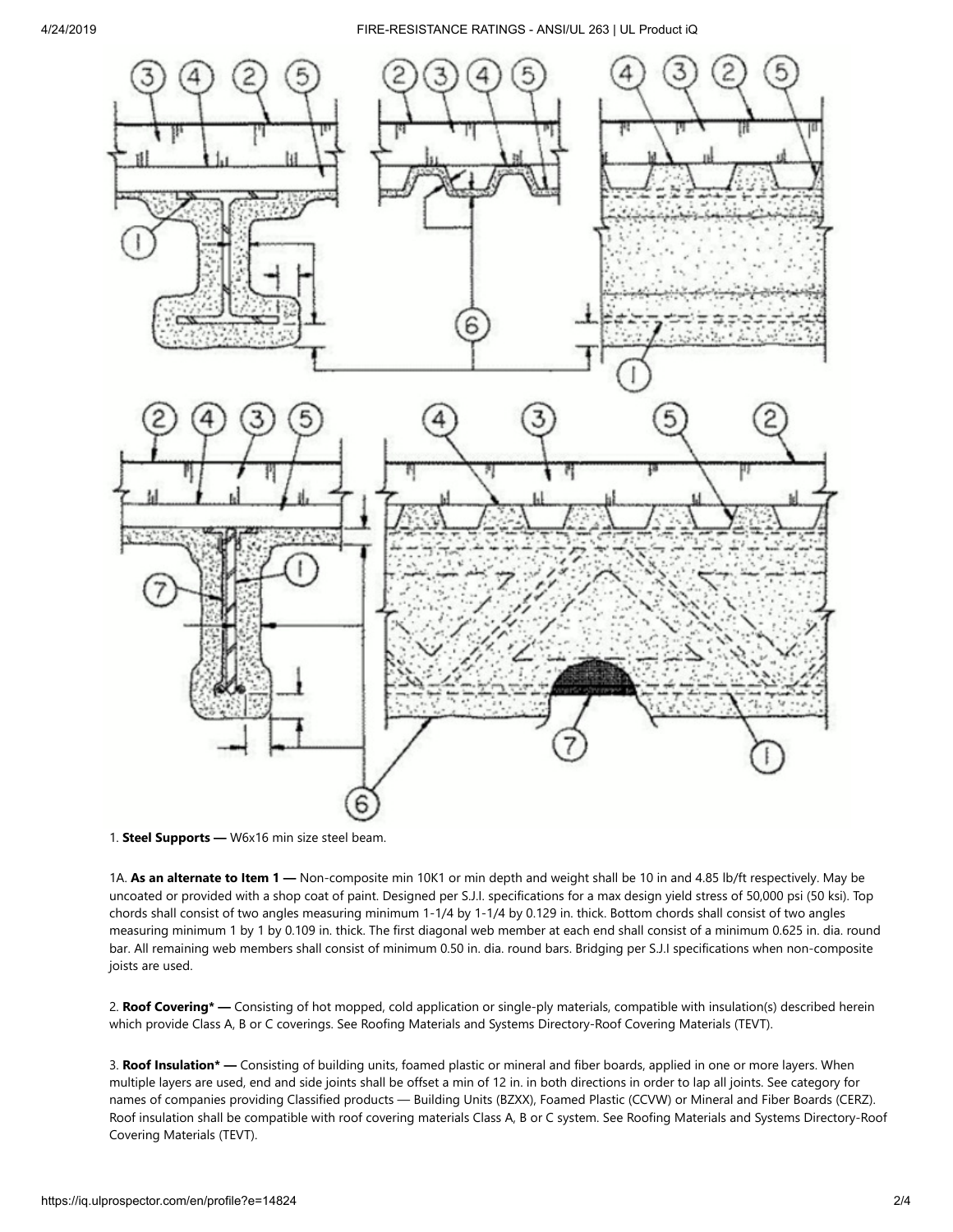4. **Adhesive —** (Optional) — May be applied to steel roof deck units or between insulation layers at a max application rate of 0.4 gal per 100 sq ft. See **Adhesives** (BYWR) category for names of manufacturers.

5. **Steel Roof Deck —** (Unclassified) — Fluted, No. 22 MSG min galv 1-1/2 in. deep with 3-1/2 in. wide flutes spaced 6 in. OC. Ends overlapped a min 1-1/2 in. and welded to supports, 12 in. OC max. Adjacent units button-punched, welded or fastened with No. 12 by 1/2 in. long self-drilling, self-tapping steel screws.

6. **Spray-Applied Fire Resistive Materials\* —** Applied by mixing with water and spraying in one of more coats to the thicknesses shown below, to the beam, joist, and deck surfaces which are clean and free of dirt, loose scale, and oil.

Min average and min individual density of 15 and 14 pcf, respectively, for Types 300, 300AC, 300ES, 300HS, 300N, 3000, 3000ES and SB. For Types 400, 400AC and 400ES min average and min individual density of 22 and 19 pcf, respectively. Min avg density of 44 pcf with min ind value of 40 pcf for Types M-II and TG. Min avg density of 47 pcf, with min individual value of 43 pcf for Type M-II/P. For method of density determination see Design Information Section, Sprayed Material. The thickness of the Spray-Applied Fire Resistive Material on the Structural Members shall be as follows:

**Minimum Thickness (inches)**

|                  | <b>WILLIAM LUCKINGS</b> (ILCHES) |                            |                            |                             |                            |                            |                                  |
|------------------|----------------------------------|----------------------------|----------------------------|-----------------------------|----------------------------|----------------------------|----------------------------------|
|                  | <b>Restrained Beam</b>           |                            |                            | <b>Unrestrained Beam</b>    |                            |                            |                                  |
| Rating<br>(hour) | <b>Beam</b><br><b>W6x16</b>      | Joists $> 4'$<br><b>OC</b> | Joists $<$ 4'<br><b>OC</b> | <b>Beam</b><br><b>W6x16</b> | Joists $> 4'$<br><b>OC</b> | Joists $<$ 4'<br><b>OC</b> | <b>Steel Roof</b><br><b>Deck</b> |
|                  | 1/2                              | 3/4                        | 5/8                        | 1/2                         | 3/4                        | 5/8                        | 1/2                              |
| $1 - 1/2$        | 3/4                              | $1 - 3/16$                 | $1 - 1/16$                 | 3/4                         | $1 - 1/4$                  | $1 - 1/16$                 | 15/16                            |
| 2                | 1                                | $1 - 11/16$                | $1 - 1/2$                  |                             | $1 - 3/4$                  | $1 - 1/2$                  | $1 - 7/16$                       |
| 3                | $1 - 9/16$                       | $2 - 7/8$                  | $2 - 9/16$                 | $1 - 9/16$                  | $2 - 7/8$                  | $2 - 9/16$                 | $1 - 7/16$                       |
| $\overline{4}$   | $2 - 1/8$                        |                            |                            | $2 - 1/8$                   |                            |                            | $1 - 7/16$                       |

**BERLIN CO LTD** — Types 300, 300ES, 300N or SB, or 400; Types M-II, TG and M-II/P

**GREENTECH THERMAL INSULATION PRODUCTS MFG CO L L C** — Types 300, 300AC, 400AC, or 400; Types M-II, TG and M-II/P

**ISOLATEK INTERNATIONAL** — Types 300, 300AC, 300ES, 300HS, 300N, SB, 400, 400AC, 400ES, 3000 or 3000ES; Types M-II, TG and M-II/P

**NEWKEM PRODUCTS CORP** — Types 300, 300ES, 300N, SB, or 400; Types M-II, TG and M-II/P

7. **Metal Lath —** (Optional - Not Shown) — Diamond mesh, 3/8 in. expanded steel, min 1.7 lb per sq yd fastened to one side of joists using No. 18 SWG steel tie wire, located at the midheight of every other web member or 18 in. O.C. whichever is less. Both sides of lath must be completely coated with Spray-Applied Fire Resistive Materials.

8. **Glass Fiber Mesh —** (Optional - Not Shown) — As an alternate to metal lath (Item 7), min 3/32 in. sq. mesh, coated fiberglass scrim fabric, weighing a min of 1.9 oz. per sq. yd. or, polypropylene fabric mesh, weighing approximately 1.25 oz. per sq. yd. or equivalent may be used to facilitate spray application. The mesh shall be attached to one side of each joist web member. The method of attachment must be sufficient to hold the mesh and fire protection material during application and curing of the material. Suitable methods of attachment include hairpins, 18 SWG galv. steel tie wire or hot melted glue. Hairpin clips are nom 1-1/4 in. long by 1/2 in. wide made of 0.064 in. diam. steel wire. Hairpin clips or tie wire located near top and bottom and at intermediate points along each web member to firmly secure the fabric to the joist.

9. **Bridging —** (Not Shown) — Min 1-1/4 by 1-1/4 by 1/8 in. thick steel angles welded to top and bottom chords of each joist. Number and spacing of bridging angles per Steel Joist Institute specification. Bridging coated with the same thickness of Spray-Applied Fire Resistive Materials (Item 6) as the joist.

### **\* Indicates such products shall bear the UL or cUL Certification Mark for jurisdictions employing the UL or cUL Certification (such as Canada), respectively.**